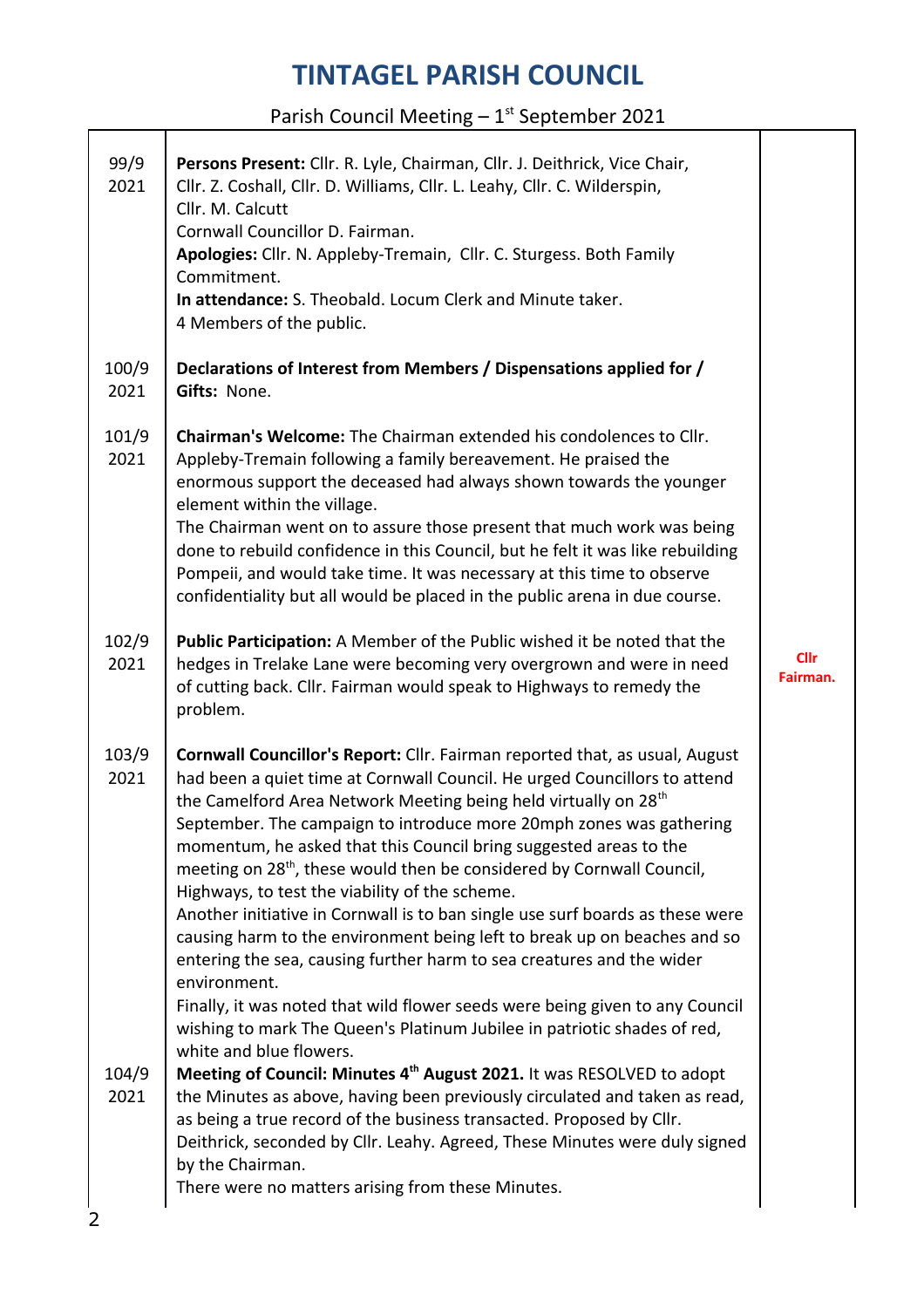Parish Council Meeting  $-1^{st}$  September 2021

| 105/9<br>2021 | Planning Applications for Consultation: Application: PA21/07534.<br>Proposal: Erection of a small, single storey, extension to the rear of the<br>existing property. Location: Mayerling, 4, Trevenna Drive, Danmore Close,<br>Tintagel.<br>Cllr. Mason proposed support for this application and was seconded by Cllr.<br>Coshall. Agreed unanimously.                                                                                                                                                                                      |                                 |
|---------------|----------------------------------------------------------------------------------------------------------------------------------------------------------------------------------------------------------------------------------------------------------------------------------------------------------------------------------------------------------------------------------------------------------------------------------------------------------------------------------------------------------------------------------------------|---------------------------------|
|               | Application: PA21/02240/PREAPP Proposal: Pre-application advice for<br>conversion of former reception building into 3 No. self-contained units<br>(holiday lets) and conversion of existing single bungalow into 2 No. self-<br>contained units (holiday lets) Both properties would have associated<br>works such as asbestos removal, window and door replacements and<br>landscaping works. Caravan and Motorhome Club.<br>Location: Trewethett Farm Caravan and Camping Park, Trethevy.<br>Tintagel. This for information only.          |                                 |
|               | Application: PA21/06782. Proposal: Proposed conversion and extension<br>to existing garage to provide living accommodation.<br>Location: Veronica Cottage, 1 Veronica Court, Molesworth Street,<br>Tintagel. Cllr. Mason proposed support for this application, seconded by<br>Cllr. Wilderspin. Agreed.                                                                                                                                                                                                                                     |                                 |
|               | Application: PA21/08300. Proposal: Conversion of existing workshop<br>into habitable space, rebuilding of utility and sun room with bedroom<br>above sun room and new conservatory. Location: The Pines (aka<br>Tresinney) Trevillett, Tintagel. Councillors had not had time to study this<br>application. To forward their comments to the Clerk who will report the<br>majority outcome.                                                                                                                                                  |                                 |
| 106/9<br>2021 | Planning Decisions Received: EN21/00658 No breach of planning<br>control. Full detail filed with these Minutes.<br>Appeal reference: APP/D0840/X/20/3265131. Two Acres, Trevillick,<br>Tintagel. Appeal dismissed. Full Appeal Decision filed with these Minutes.                                                                                                                                                                                                                                                                            |                                 |
| 107/9<br>2021 | Website Renewal: All Councillors had now been issued with a gov.uk<br>e-mail address and were strongly advised to use it. A quote had been<br>received from SeaDog IT for an upgrade to full compliance on the Parish<br>Council website. Cllr. Wilderspin proposed acceptance of the quote, this<br>was seconded by Cllr. Lyle and agreed by all.                                                                                                                                                                                           |                                 |
| 108/9<br>2021 | Public Toilets: It was agreed that as soon as the greater majority of visitors<br>had gone from Tintagel, one toilet in Trevena Square would be 'unisex' and<br>the 'pay on entry' restored to this one functioning Paddle gate.<br>Bossiney Toilet: Clerk to engage plumber and liaise with Andy Pearce.<br>One Tender for the Public Toilet Maintenance Contract had been received.<br>As this company had been providing excellent service whilst a Contractor<br>was sought, Cllr. Leahy proposed acceptance of their terms of contract. | Clerk.<br><b>Done</b><br>3.9.21 |
|               | Locum Clerk:<br>S. Theobald                                                                                                                                                                                                                                                                                                                                                                                                                                                                                                                  |                                 |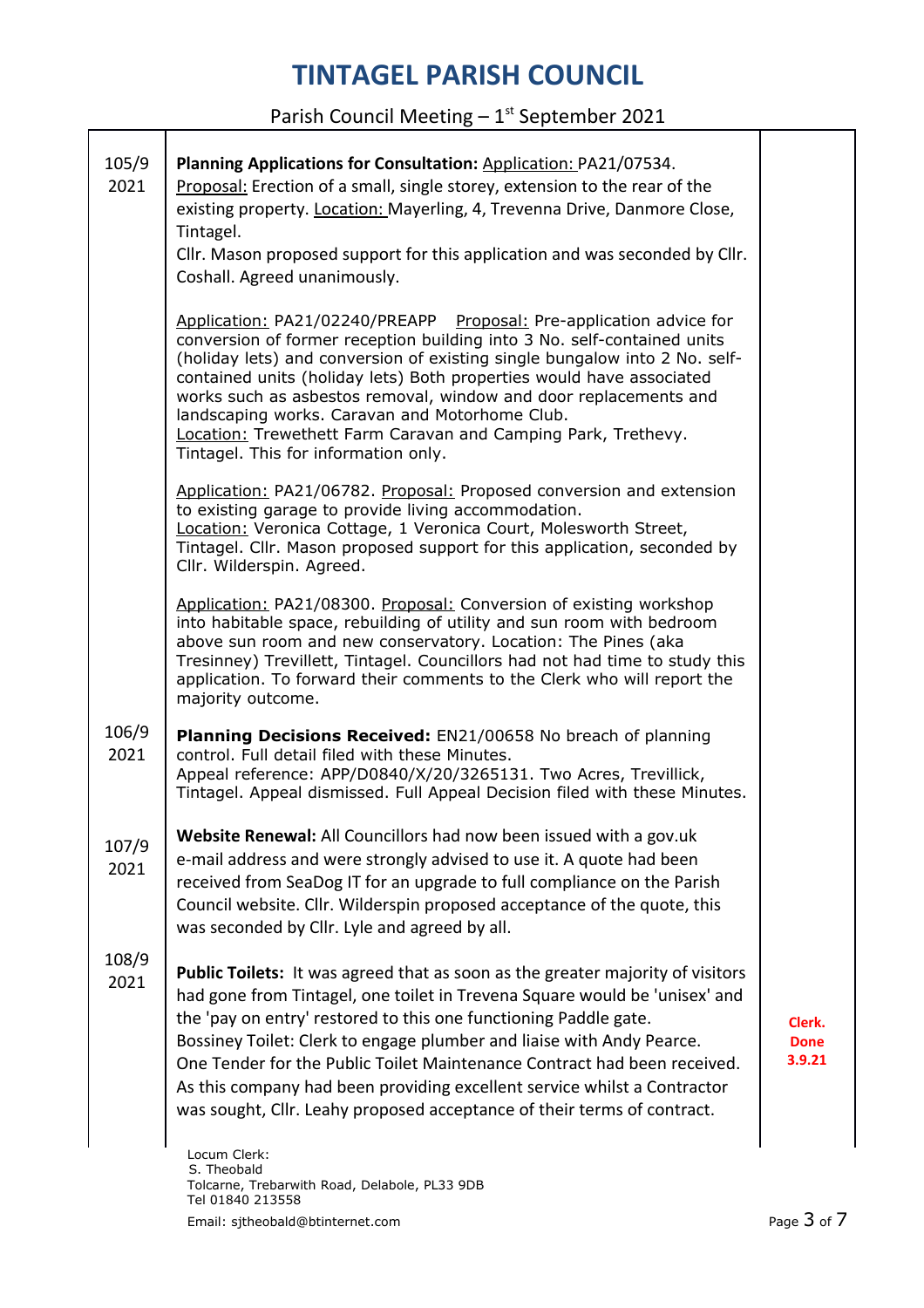#### Parish Council Meeting  $-1^{st}$  September 2021

|                    | This was seconded by Cllr. Mason. It was agreed unanimously that North<br>Cornwall Cleaning Services be awarded the Contract for a period of two<br>years from today's date. Contract details filed with these Minutes.                                                                                                                                                                                                                                                                                                                                                                                                                                                                                                       |                                                                           |
|--------------------|-------------------------------------------------------------------------------------------------------------------------------------------------------------------------------------------------------------------------------------------------------------------------------------------------------------------------------------------------------------------------------------------------------------------------------------------------------------------------------------------------------------------------------------------------------------------------------------------------------------------------------------------------------------------------------------------------------------------------------|---------------------------------------------------------------------------|
| 109/9<br>2021      | Tintagel Visitor Centre: It was agreed that a working group be formed to<br>map out the future of the Visitor Centre. Cllrs. Lyle, Mason, Wilderspin and<br>Coshall would represent the Council and all those presently working as<br>volunteers in the centre would form the working party. The Clerk would be<br>on hand to take Minutes for presentation to Full Council. First meeting of<br>working group to take place in the next two weeks from today's date.<br>See Reference 114/9 below.                                                                                                                                                                                                                           | Clerk.<br><b>Email to all</b><br>with dates<br><b>Done</b><br>3.9.21      |
| 110/9<br>2021      | Introduction of Person wishing to be co-opted onto this Council:<br>Mr John Hillier introduced himself to Councillors. He said he had moved<br>here with his wife and was pleased to find such a good community spirit<br>throughout the Parish. He felt he would like to contribute to the business<br>of Council for the benefit of all the residents. He and his wife are currently<br>working as volunteers in the Visitor Centre.<br>Mr Hillier left the room whilst Councillors debated his co-option. Cllr. Leahy<br>proposed he be co-opted, seconded by Cllr. Mason and agreed by all.<br>Mr Hillier returned to the meeting, signed his Declaration of Acceptance of<br>Office. He then took his seat at the table. |                                                                           |
| 111/9<br>2021      | Trevena Square Car Park: The possibility of issuing Season Tickets to<br>residents was discussed. It was agreed that Clls Lyle, Wilderspin, Calcutt<br>and Appleby-Tremain (Open Spaces Cttee) would consult on this proposal<br>and bring further information to the next meeting.                                                                                                                                                                                                                                                                                                                                                                                                                                           | <b>Clirs Lyle,</b><br>Tremain,<br><b>Calcutt and</b><br><b>Wilderspin</b> |
| 112/9<br>2021      | Tintagel Parish Council: It was agreed that this Council would make an<br>expression of interest in the proposed 20mph zone priority suggested for<br>the Camelford Community Network Area. Cllrs Coshall and Mason to map<br>the areas of interest and bring to next meeting.                                                                                                                                                                                                                                                                                                                                                                                                                                                | <b>Cllrs</b><br>Coshall,<br>Mason.                                        |
| 113/9<br>2021      | Finance Report to 1 <sup>st</sup> September 2021: It was RESOLVED to adopt the<br>Finance Report to 1 <sup>st</sup> September 2021 including Budget v Actual, and<br>Expenditure to date, and authorise payment of accounts outstanding in the<br>sum of £18,323.39, and agree the Bank Reconciliation so presented.<br>All documents had been scrutinised by a signatory and one non-signatory<br>prior to the meeting. Acceptance of the accounts proposed by Cllr. Leahy,<br>seconded by Cllr. Coshall, agreed unanimously.                                                                                                                                                                                                |                                                                           |
| 114/9<br>2021<br>4 | Clerk's report: The Clerk asked if it might not be prudent to start planning<br>for the Visitor Centre Summer Season 2022 now as it would take time to<br>discuss, devise and implement a sound strategy for the Centre re-opening<br>in Spring 2022. To this end it was agreed that the Clerk should set up an<br>informal meeting to include Cllrs Lyle, Wilderspin, Coshall, Mason and Clerk                                                                                                                                                                                                                                                                                                                               | Date<br>subsequently<br>set 15.9.21.                                      |